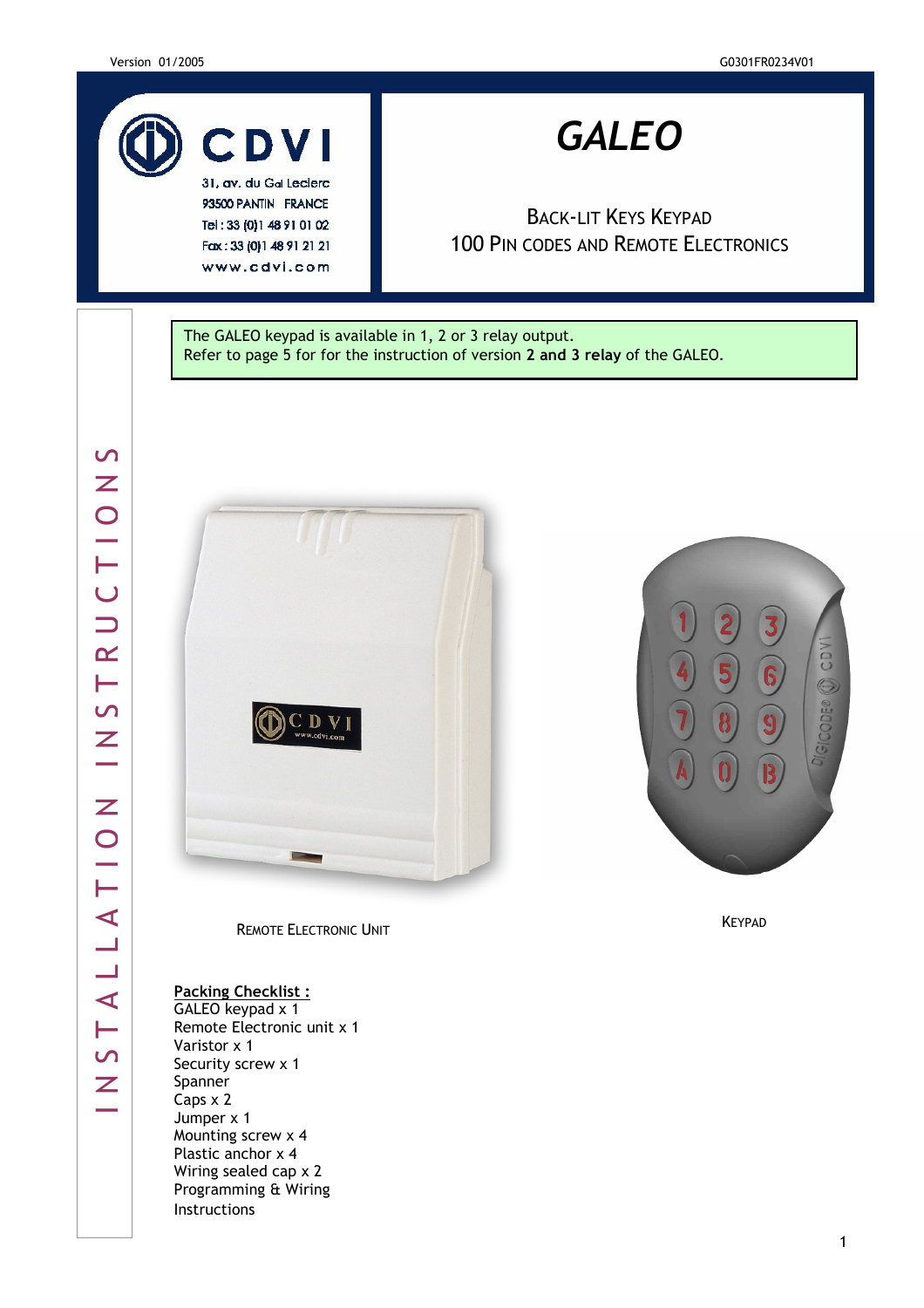## PRODUCT INFORMATION

#### A. DESCRIPTION VERSION 1 RELAY OUTPUT

INPUT VOLTAGE 12/36 VAC FREE VOLTAGE INPUT VOLTAGE 12/48 VDC FREE VOLTAGE 12-digit back-lit keys keypad EPROM memory storage 100 Pin code programmables in 4 or 5-digit code 1 relay output N/O & N/C contact 8A/250V 1 programmable master code in 4 or 5-digit Buzzer audible signal 1 request-to-exit input P2 jumper: Reset master code and user codes P3 jumper: modification of individual code by the user

#### **B.** DEFAULT VALUES

Backlit Key time: 10 seconds keypad dimming Relay release time: 1 second Code length: 5-digit Master Code: 12345 Programming mode time: 120 sec Sub master code for user reprogram its Pin code (1 relay output version): A, B

#### C. AUDIBLE SIGNAL

| 1 short beep  | Keypad powered                                  |
|---------------|-------------------------------------------------|
| 1 long beep   | data computing in programming or access granted |
| 2 short beeps | Enter or Exit from programming                  |
| 4 short beeps | data computing error                            |

#### D. CODE LENGTH

#### The master code and the User codes can be of 4 or 5-digit in length.

All the keypad keys can be used to program a code.

The master code and the Pin code can be of 4 or 5-digit code. The master code CAN NOT be used as a PIN code (User Pin code).

Codes 00000 and 0000 can only be used to delete a user Pin code. To delete a specific User pin Code replace it by 0000 if code length is 4-digit format or replace it by 00000 if the code is in 5 digit format.

#### E. REQUEST-TO-EXIT INPUT

This normally open loop that operates upon activation relay 1 (GALEO, GALEO 2 or GALEO 3) or relay 2 (GALEO 2 or 3 version). This feature is especially useful when controlling a lock.

P1 input activates relay 1.

P2 input activates relay 2.

(The output can be programmed).

The timer input H if connected allows using the 0 key as a request-to-enter. If the timer contact is open then the 0 key is used for the Pin code and if the contact is closed then the 0 key is used for the request-to-enter.

#### F. CONSUMPTION

| 12VAC:  | 20mA in stand by, 80mA max all 3 relays activated |
|---------|---------------------------------------------------|
| 24V AC: | 10mA in stand by, 50mA max all 3 relays activated |
|         | (Lock consumption not included)                   |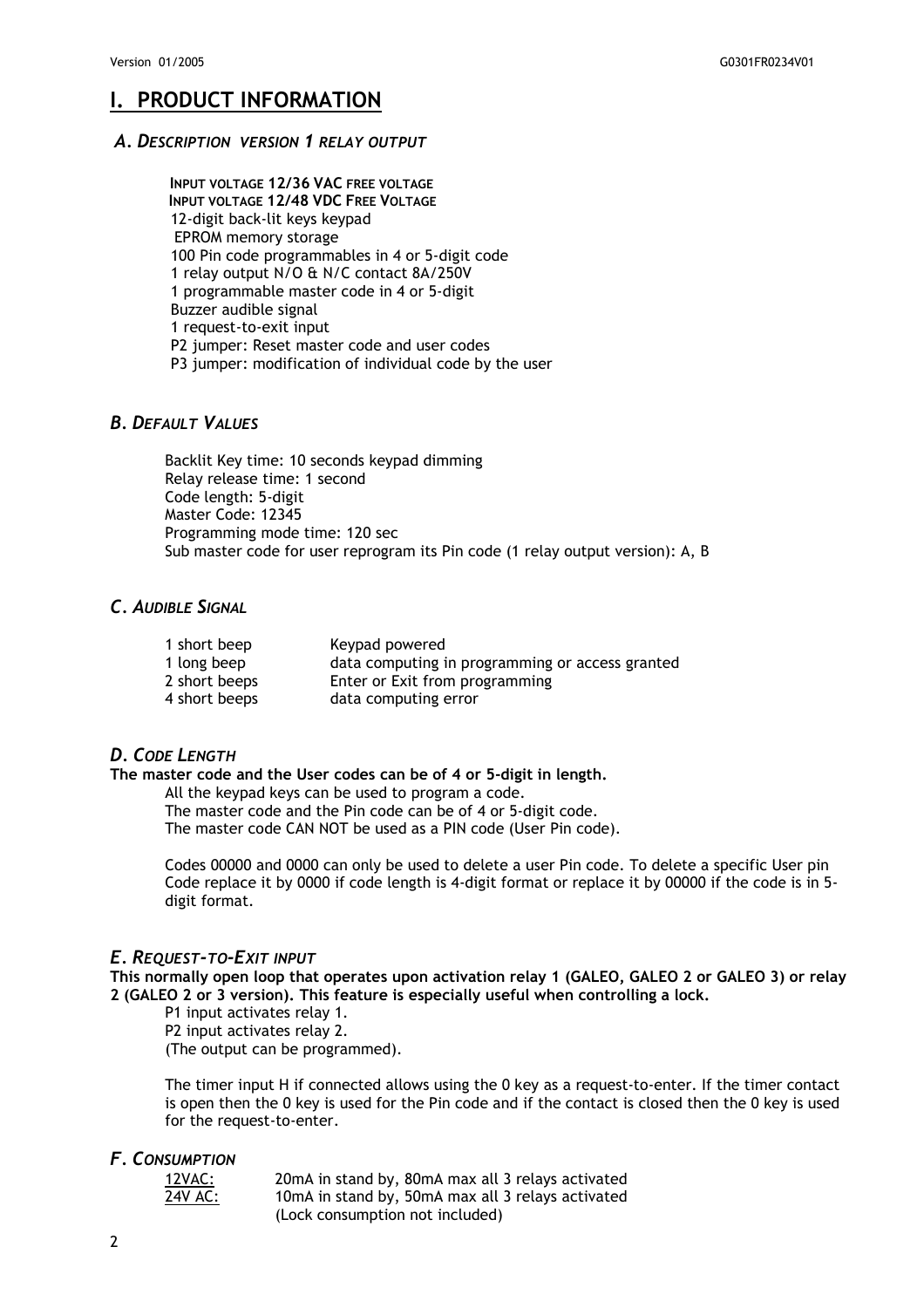## II. PROGRAMMING

## A. TIME OUTPUTS

- This section allows to program the backlighting time and the Relay activation time 1. Enter the master code twice (12345 default value master code).
	- 2 beeps are emitted to confirm entry in programming mode.



A1

- 2. Enter A0 to program the key-in keypad time and the keys lit time. 1 beep is emitted. Enter the time in 10<sup>th</sup> of second - 10 for 10 seconds up to 99 for 99 seconds the backlighting dims 10 seconds after the last keypress or switches off after entering a valid code. Enter 00 for permanent illumination keys. One beep is emitted to validate the time.
- 3. Enter A1 to program relay 1 output time (door release time). 1 beep is emitted. For a latched output enter the time in seconds – 01 for 1 second up to 99 for 99 seconds. Enter 00 for a toggled output. One beep is emitted to validate the time.
- 4. Press B to exit from programming mode. 2 beeps are emitted to confirm that the keypad is in stand-by operating mode.

4 beeps indicate a data computing error.

## B. SETTING CODE LENGTH

- 1. Enter the master code twice (12345 default value master code). 2 beeps are emitted to confirm entry in programming mode.
- 2. Enter A4 to program the code length. One beep is emitted. Enter 4 or 5 for the digit code. One beep is emitted to confirm programming of the code length.
- 3. Enter A5 to modify the master code. One beep is emitted. Enter the new 4 or 5-digit master code. One beep is emitted to confirm programming of the new master code.
- 4. Press B to exit from programming mode. 2 beeps are emitted to confirm that the keypad is in stand-by operating mode.

## C. CHANGING THE MASTER CODE

- The master code is used only to enter in programming mode
- 1. Enter the master code twice (12345 default value master code).
	- 2 beeps are emitted to confirm entry in programming mode.



A6

- 2. Enter A5 to modify the master code. One beep is emitted. Enter the new 4 or 5-digit master. One beep is emitted to confirm that the master code is programmed.
- 3. Press B to exit from the programming mode. 2 beeps are emitted to confirm that the keypad is in stand-by operating mode.

## D. RESET MASTER CODE AND USER CODES

- 1. Enter the master code twice (12345 default value master code). 2 beeps are emitted to confirm entry in programming mode.
- 2. Enter A6 to reset the Master Code and the User codes. One beep is emitted. Press on A and B to confirm reset of all memory of the keypad. Wait for two beeps. The master code is restored to its default value 12345 and all the User codes are deleted from the keypad. Once the reset is completed then the keypad returns to a stand-by operating mode.

OR

1. Cut the power. Put the jumper on P2.



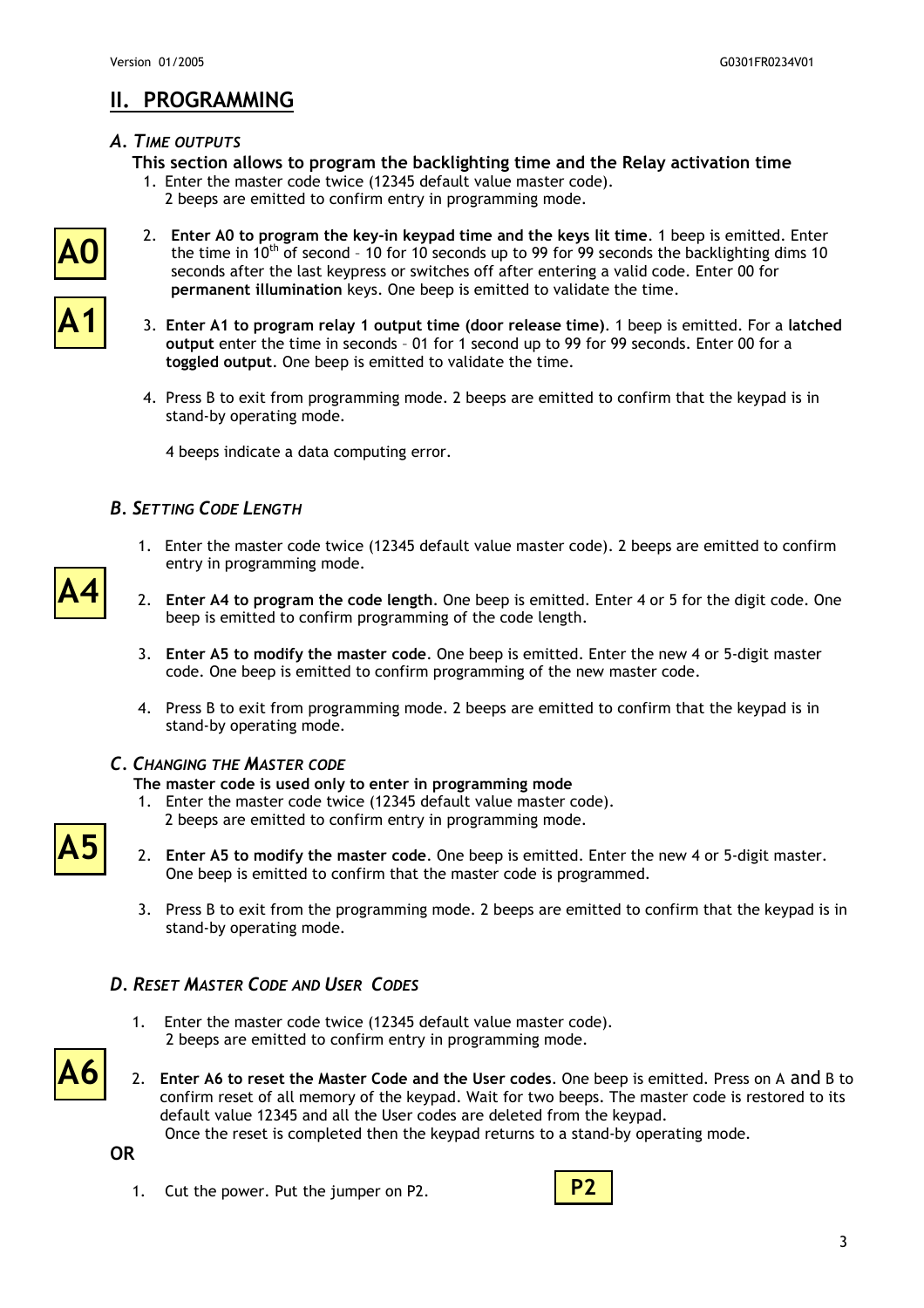2. Put the power back. Wait approximately 3 seconds. Two beeps are emitted to confirm reset of the keypad. Remove P2 jumper. The master code is restored to its default value 12345 and all the User codes are deleted from the keypad.

### E. RESET MASTER CODE

On stand-by operating mode, put a jumper on P2. Wait 1 second and then remove the jumper. One beep is emitted. The master code is restored to its default value 12345 in 5-digit code and 1234 in 4-digit code.

#### F. CHANGING THE SUB MASTER CODE

The Sub Master code allows the user to change its own code without having to enter in programming mode. For security reasons the code need to be changed periodically. This feature makes it easier and faster to change its code.

- 1. Enter the master code twice (12345 default value master code). 2 beeps are emitted to confirm entry in programming mode.
- A7

00

to

99

- 2. Enter A7 to program a sub master code for the user individual Pin code modification. One beep is emitted. Enter the new 2-digit sub master code. One beep is emitted to confirm programming of the sub master code.
- 3. Press B to exit from the programming mode. 2 beeps are emitted to confirm that the keypad is in stand-by operating mode.

### G. ADDING, CHANGING OR DELETING A USER CODE

Group 1: from address 00 to address 99, relay output 1

- 1. Enter the master code twice (12345 default value master code). 2 beeps are emitted to confirm entry in programming mode.
- 2. To Add a user code enter the user location (from 00 to 99). If the user location is free 1 beep is emitted, enter the 4 or 5-digit User code.
- 3. To Change a User code enter the user location, 4 beeps are emitted to indicate that user location is already programmed. Enter a new 4 or 5-digit code. A beep is emitted to confirm the new user code.
- 4. To delete a User code enter the user location, 4 beeps are emitted. Enter 00000 in 5-digit length code or 0000 in 4-digit length code. A beep is emitted to confirm the new user code.

NOTE: If the Pin code is already programmed or is identical to the master code, then 4 beeps are emitted.

Press B to exit from the programming mode. 2 beeps are emitted to confirm that the keypad is in stand-by operating mode.

## H. CHANGING THE CODE BY A USER



To authorize a user to modify its own User code put a jumper on P3 (to disable the feature remove the jumper).

- 1. Enter the old user code. The relay is activated and a beep is emitted.
- 2. Enter the 2-digit sub master code (default sub master code A and B). A beep is emitted to authorise the modification.
- 3. Enter the new user code. 2 beeps are emitted to confirm the new code.
- 4. Check the new user code to be sure of the modification.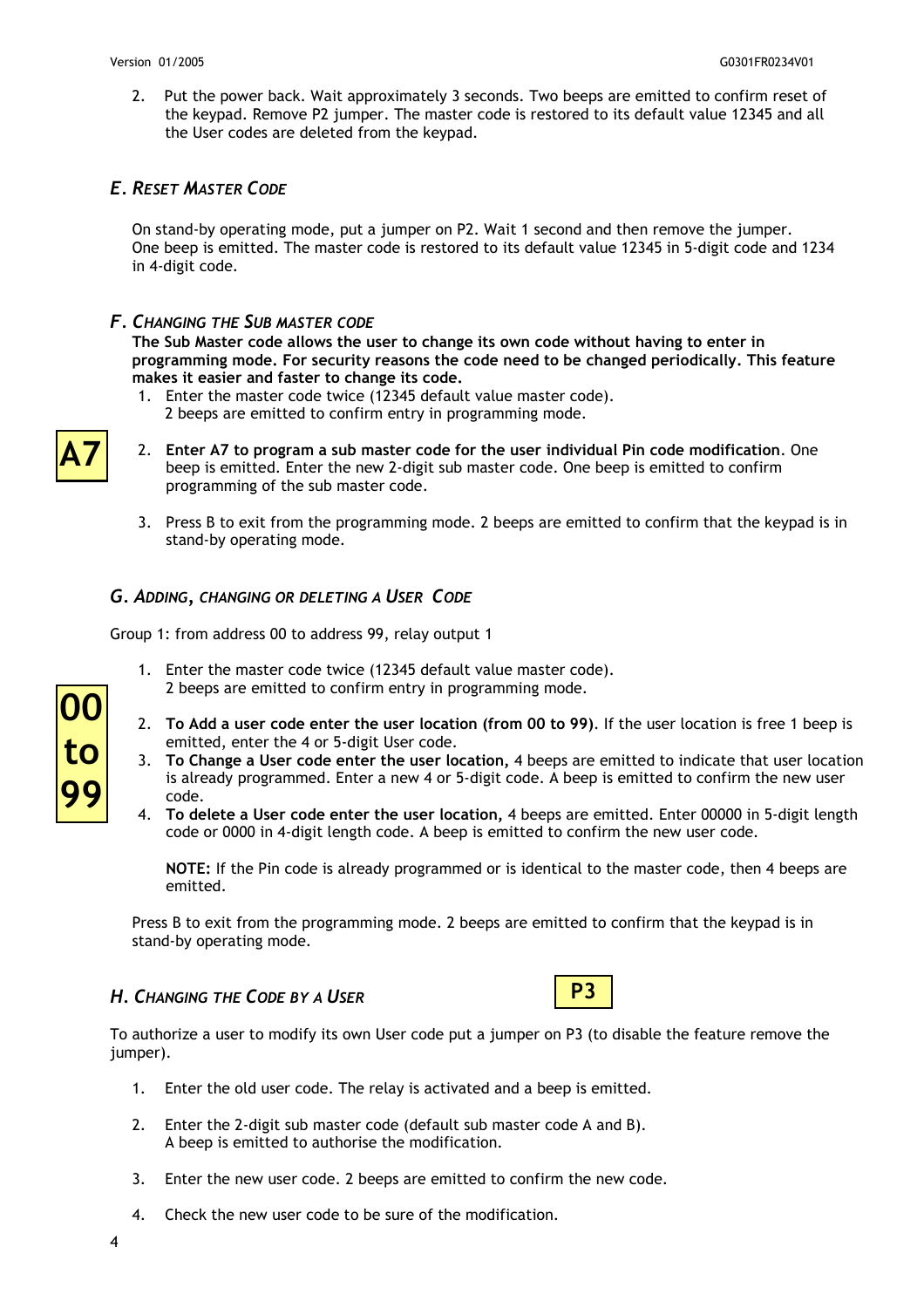#### I. ADDING USER CODES

| To program Pin codes:              | Master code | Master code     |                        | 2 audible |  |  |  |
|------------------------------------|-------------|-----------------|------------------------|-----------|--|--|--|
|                                    |             | $\rightarrow$   | $\rightarrow$<br>beeps |           |  |  |  |
| User Pin code list                 |             |                 |                        |           |  |  |  |
| $\overline{00}$<br>01              |             | 02              | $\overline{03}$        |           |  |  |  |
| $\overline{04}$<br>$\overline{05}$ |             | 06              | $\overline{07}$        |           |  |  |  |
| 08<br>09                           |             | 10              | $\overline{11}$        |           |  |  |  |
| 12<br>$\overline{13}$              |             | $\overline{14}$ | $\overline{15}$        |           |  |  |  |
| $\overline{17}$<br>16              |             | $\overline{18}$ | 19                     |           |  |  |  |
| $\overline{20}$<br>$\overline{21}$ |             | $\overline{22}$ | $\overline{23}$        |           |  |  |  |
| 24<br>$\overline{25}$              |             | $\overline{26}$ | $\overline{27}$        |           |  |  |  |
| 28<br>29                           |             | 30              | $\overline{31}$        |           |  |  |  |
| $\overline{32}$<br>$\overline{33}$ |             | $\overline{34}$ | 35                     |           |  |  |  |
| $\overline{37}$<br>$\overline{36}$ |             | $\overline{38}$ | 39                     |           |  |  |  |
| 40<br>$\overline{41}$              |             | 42              | 43                     |           |  |  |  |
| $\overline{44}$<br>$\overline{45}$ |             | 46              | 47                     |           |  |  |  |
| 48<br>49                           |             | 50              | 51                     |           |  |  |  |
| 52<br>53                           |             | 54              | 55                     |           |  |  |  |
| 57<br>56                           |             | $\overline{58}$ | 59                     |           |  |  |  |
| 60<br>61                           |             | 62              | 63                     |           |  |  |  |
| 64<br>65                           |             | 66              | 67                     |           |  |  |  |
| 68<br>69                           |             | $\overline{70}$ | $\overline{71}$        |           |  |  |  |
| $\overline{72}$<br>$\overline{73}$ |             | $\overline{74}$ | 75                     |           |  |  |  |
| 76<br>$\overline{77}$              |             | 78              | 79                     |           |  |  |  |
| 80<br>81                           |             | 82              | 83                     |           |  |  |  |
| $\overline{84}$<br>85              |             | 86              | 87                     |           |  |  |  |
| 88<br>89                           |             | 90              | 91                     |           |  |  |  |
| 92<br>93                           |             | 94              | 95                     |           |  |  |  |
| 96<br>97                           |             | 98              | 99                     |           |  |  |  |

To exit from the programming mode, press B. 2 audible beeps indicate that the keypad is in stand-by mode.

## J. GALEO 2 AND 3 PROGRAMMING INSTRUCTION

Programming instructions are the same as for the GALEO keypad with 1 relay output.

GALEO 2: 2 relay outputs N/O and N/C contacts 8A @ 250V~

Group 1: from user location 00 to user location 59 to activate relay 1 Group 2: from user location 60 to user location 99 to activate relay 2



Release Time of relay2 enter A2



sub master code enter A8 (default values 1 and 3).

GALEO 3: 3 relay outputs N/O and N/C contacts 8A @ 250V~

Group 1: from user location 00 to user location 59 to activate relay 1 Group 2: from user location 60 to user location 79 to activate relay 2 Group 3: from user location 80 to user location 99 to activate relay 3



Release time for relay 3 enter A3



ster code enter A9 (default values 4 and 6).